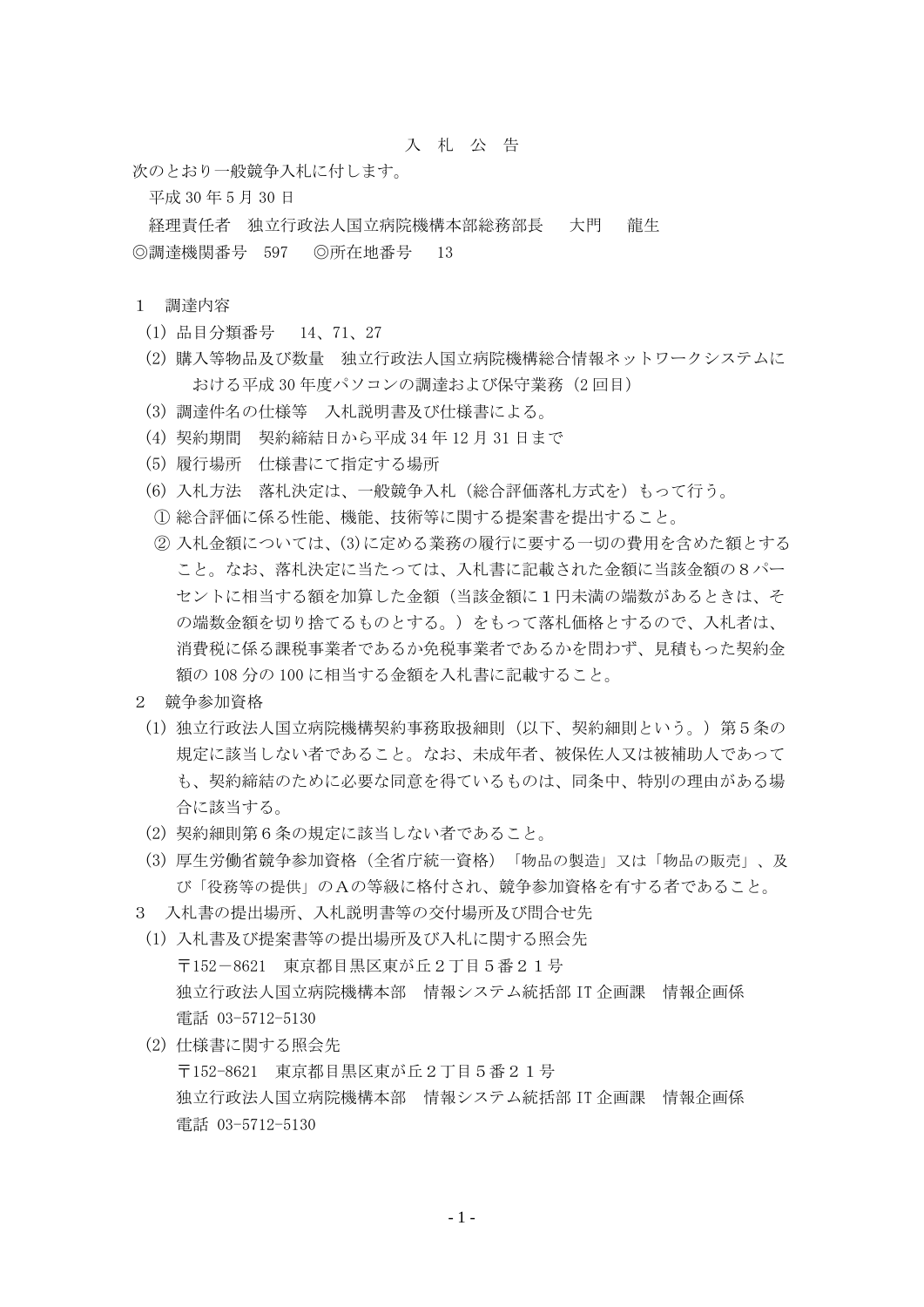- (3) 入札説明書の交付方法
	- ① 交付期間 平成 30 年 5 月 30 日から平成 30 年 7 月 19 日まで。
	- ② 交付時間 平日 9:30 から 17:00 まで。
	- ③ 交付場所 上記(2)に同じ。
- (4) 入札説明会の日時及び場所 平成 30 年 6 月 11 日 16 時 30 分 本部 2 階大会議室
- (5) 入札書の受領期限 平成 30 年 7 月 20 日 15 時 00 分
- (6) 開札の日時及び場所 平成 30 年 7 月 26 日 11 時 00 分 本部 3 階会議室 31
- 4 その他
	- (1) 契約手続において使用する言語及び通貨 日本語及び日本国通貨
	- (2) 入札保証金及び契約保証金 免除
	- (3) 入札者に要求される事項 この一般競争に参加を希望する者は、封印した入札書に 本公告に示した物品を納入できることを証明する書類を添付して入札書の受領期限 までに提出しなければならない。入札者は、開札日の前日までの間において、経理 責任者から当該書類に関し説明を求められた場合は、それに応じなければならない。
	- (4) 入札の無効 本公告に示した競争参加資格のない者の提出した入札書、入札者に求 められる義務を履行しなかった者の提出した入札書は無効とする。
	- (5) 契約書作成の要否 要
	- (6) 落札者の決定方法 本公告に示した物品を納入できると経理責任者が判断した資料 を添付して入札書を提出した入札者であって、契約細則第 21 条の規定に基づいて作 成された予定価格の制限の範囲内で最低価格をもって有効な入札を行った入札者を 落札者とする。
	- (7) 詳細は入札説明書による。
- 5 Summary
- (1) Official in charge of disbursement of the procuring entity: Tatsuo Daimon, Director, Department of General Affairs, National Hospital Organization Headquarters
- (2) Classification of the services to be procured : 14, 71, 27
- (3) Nature and quantity of the services to be required : Personal computer procurement and maintenance work in the National Hospital Organization Genera Information Network System 1 set
- (4) Fulfillment period : From Contract date to December 31, 2022
- (5) Fulfillment place : The place specified by the official in charge of disbursement of the procuring entity
- (6) Qualification for participating in the tendering procedures : Suppliers eligible for participating in the proposed tender are those who shall :
- ① not come under Article 5 of the Regulation concerning Contract for National Hospital Organization(NHO). Furthermore, minors, Person under Conservatorship or Person under Assistance that obtained the consent necessary for concluding a contract may be applicable under cases of special